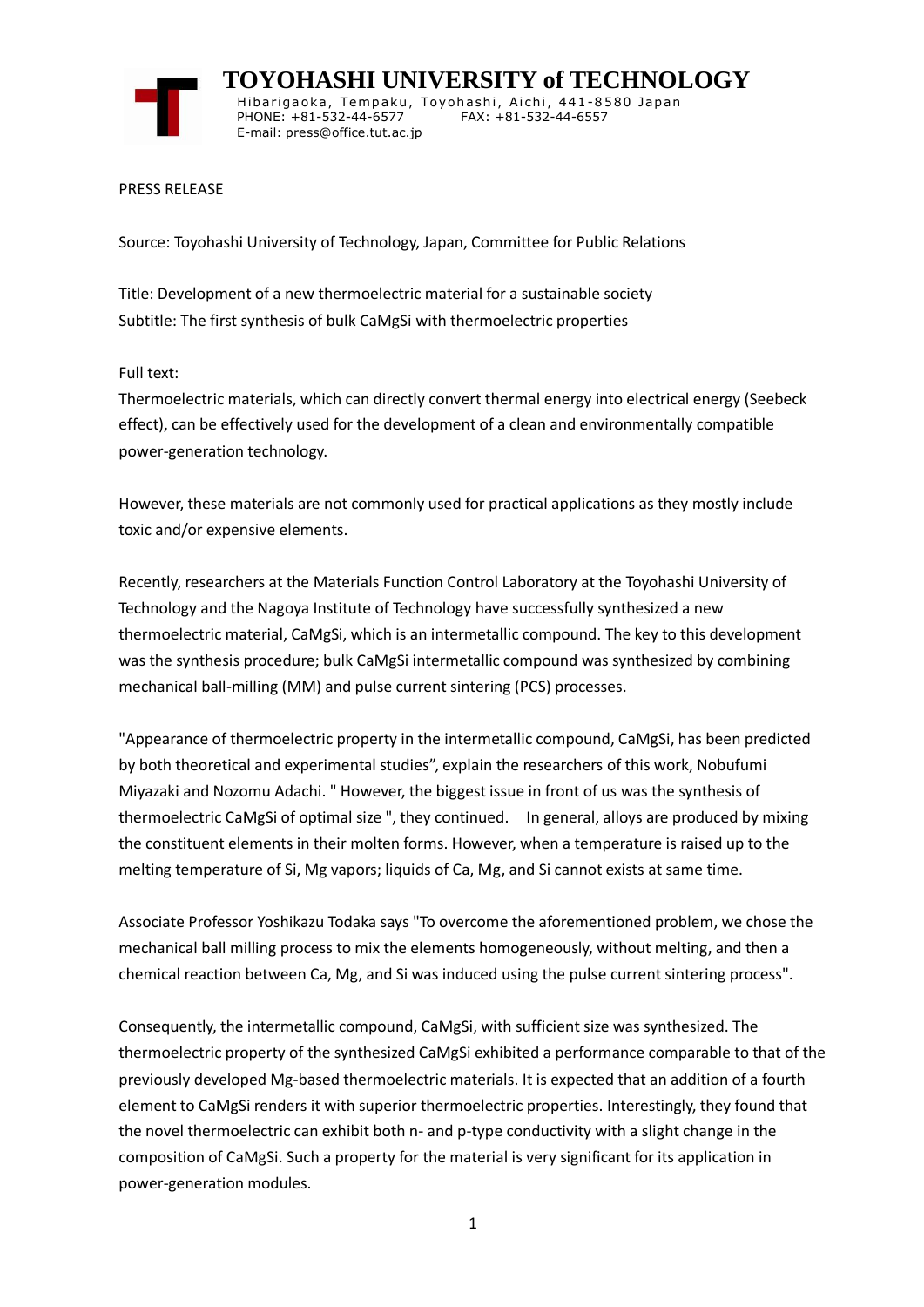

 **TOYOHASHI UNIVERSITY of TECHNOLOGY** Hibarigaoka, Tempaku, Toyohashi, Aichi, 441-8580 Japan PHONE: +81-532-44-6577 FAX: +81-532-44-6557 E-mail: press@office.tut.ac.jp

The new thermoelectric material synthesized in this study is composed of lightweight elements, and has a low density of 2.2 g/cm3. Therefore, one of the possible applications of the material is in automobiles to utilize waste heat emitted from engines. These findings could contribute to the development of green energy technology.

Funding agency: Iketani Science and Technology Foundation (Grant No. 0271039-A). A part of this study was performed at the BL02B2 beamline of the SPring-8 synchrotron radiation facility with the approval of the Japan Synchrotron Radiation Research Institute (Proposal No. 2014B1237).

Reference:

Nobufumi Miyazaki, Nozomu Adachi, Yoshikazu Todaka, Hidetoshi Miyazaki, and Yoichi Nishino (2017). Thermoelectric property of bulk CaMgSi intermetallic compound, Journal of Alloys and Compounds, 691, 914-918. 10.1016/j.jallcom.2016.08.227

Further information Toyohashi University of Technology 1-1 Hibarigaoka, Tempaku, Toyohashi, Aichi Prefecture, 441-8580, JAPAN Inquiries: Committee for Public Relations E-mail: press@office.tut.ac.jp

Toyohashi University of Technology founded in 1976 as a National University of Japan is a research institute in the fields of mechanical engineering, advanced electronics, information sciences, life sciences, and architecture.

Website[: http://www.tut.ac.jp/english/](https://www.tut.ac.jp/english/)

Figure 1:



Caption: Picture of the synthesized bulk CaMgSi thermoelectric material through the procedure developed in this study.